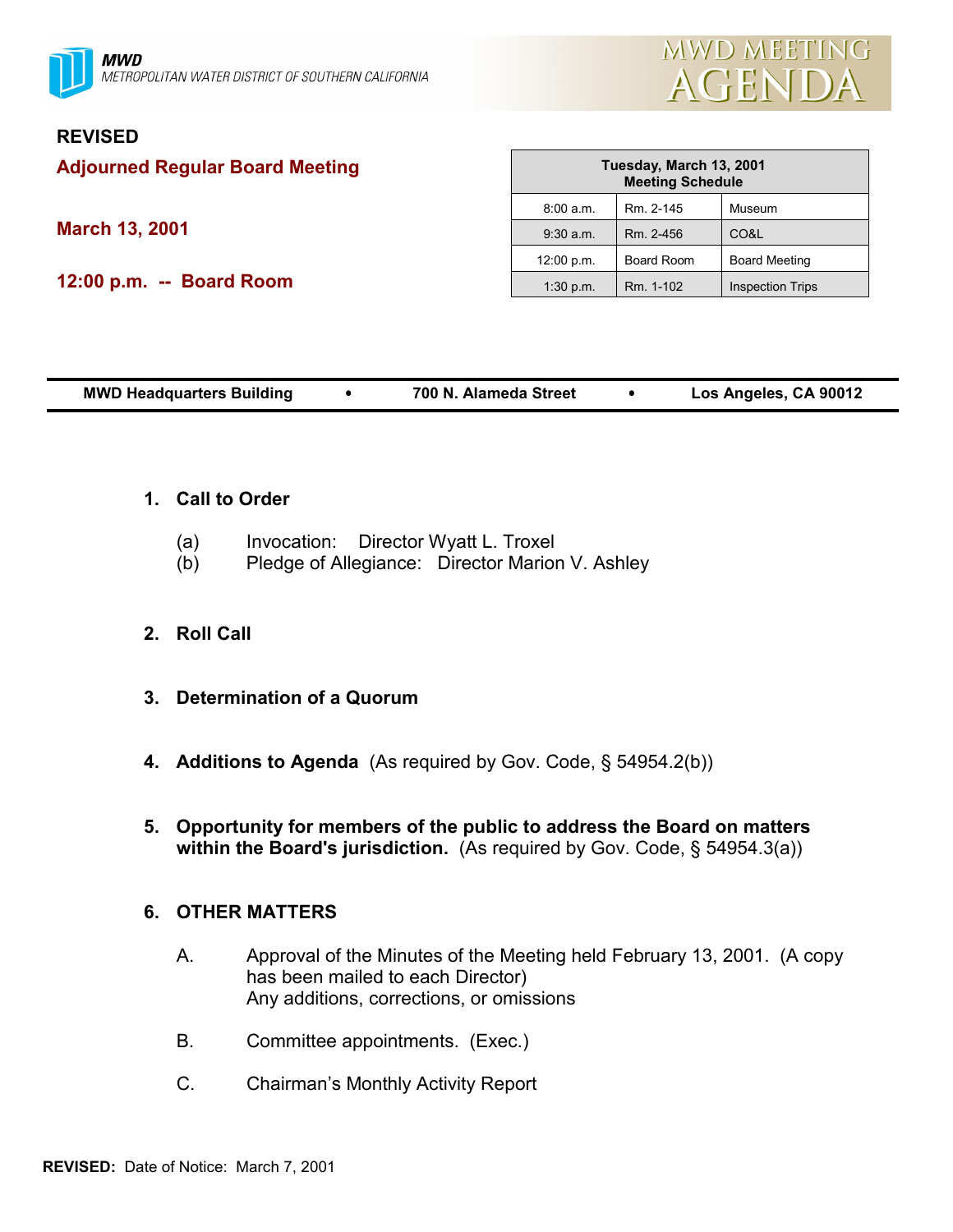- D. Report from the Subcommittee on Rate Structure Implementation
- E. Oral report on the Water Surplus and Drought Management Plan
- F. General Manager's Reports:
	- a. Report on Colorado River matters, including negotiations to develop a California plan for river operations, settlement of the San Luis Rey water rights dispute, Salton Sea issues, and resolution of remaining issues in Arizona v. California before U.S. Supreme Court. (LC&P) **[Any discussion of real property negotiations will be held in closed session. Conference with real property negotiators; agency negotiator: Paul Cunningham; negotiating parties: United States Department of the Interior, State of California, State of Nevada, State of Arizona, Palo Verde Irrigation District, Imperial Irrigation District, Coachella Valley Water District, Los Angeles Department of Water and Power, San Diego County Water Authority, Colorado River Indian Tribes Coalition, San Luis Rey Settlement Parties; property: water rights, Colorado River allocations; under negotiation: price and terms; to be heard in closed session pursuant to Gov. Code § 54956.8. Any discussion of existing litigation will be heard in closed session. Conference with legal counsel--pursuant to Gov. Code § 54956.9(a)]**
	- b. Discussion of Bay-Delta related issues; including progress on developing and implementing the CALFED program; potential litigation regarding the EIR/EIS for the CALFED program and the EIR for the Monterey Amendments to the State Water Contract; and State Water Resources Control Board's Phase 8 hearings to allocate responsibility to meet Bay-Delta environmental obligations. (LC&P, WPQ&R) **[Any discussion of litigation will be held in closed session. Conference with legal counsel--(1) existing litigation; parties: water right holders in**

**Bay-Delta watershed; to be heard in closed session pursuant to Gov. Code § 54956.9(a); (2) initiation of litigation (one potential case); to be heard in closed session pursuant to Gov. Code § 54956.9(c)]**

- c. General Manager's oral summary of District activities for the month of February. **(Written report to be sent separately)**
- G. General Counsel's oral summary of Legal Department activities for the month of February. **(Written report to be sent separately)**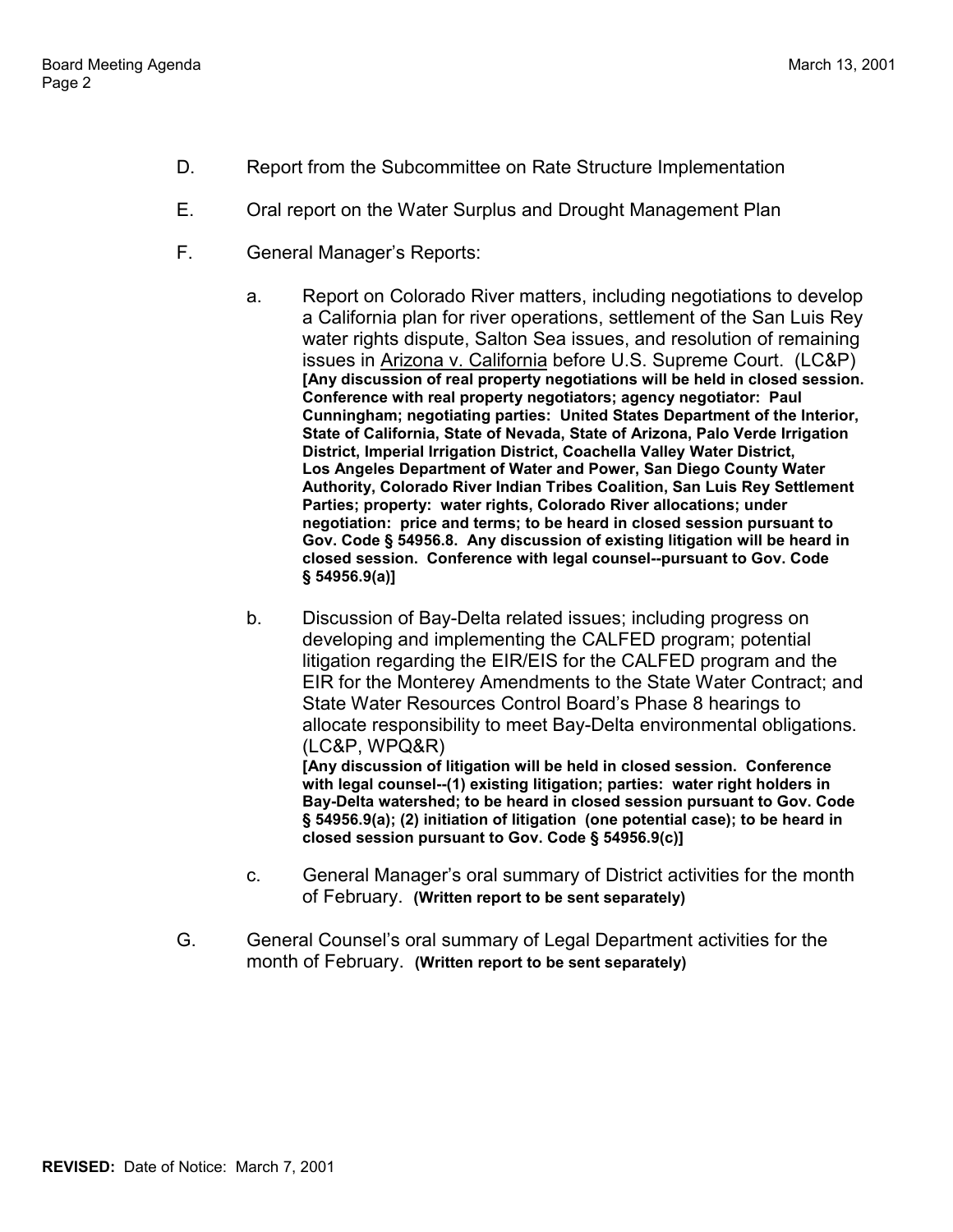# **7. ORAL REPORTS OF STANDING COMMITTEES**

- 7-1 Executive Committee (Phillip J. Pace, Chair)
- 7-2 Audit, Budget and Finance (Wesley M. Bannister, Chair)<br>7-3 Fngineering Operations and Real Property (Henry S. Ba
- Engineering, Operations and Real Property (Henry S. Barbosa, Chair)
- 7-4 Legal, Claims and Personnel (Gary A. Morse, Chair)
- 7-5 Communications, Outreach and Legislation (Helen Z. Hansen, Chair)
- 7-6 Water Planning, Quality and Resources (Langdon W. Owen, Chair)

### **8. CONSENT CALENDAR ITEMS (Action)**

8-1 Authorize increasing the General Manager's authority to execute change orders by \$395,743 for the Cajalco Creek Dam and Detention Basin Project (Appn. 15253). (EO&RP)

### **Recommendation:**

**Option #1:**

**Authorize an increase in the General Manager's authority to execute change orders on contract 1517 by \$395,743 (from \$1,104,257 to \$1.5 million).**

8-2 Authorize \$1.15 million for the conversion of four pump-motor units to turbine-generators at the Hiram W. Wadsworth Pumping Plant, and delegate authority to the General Manager to award an agreement to complete the work and to execute all agreements necessary to obtain financial incentives and to enable Metropolitan to sell the hydroelectric energy thereby produced (Appn. 15360). (EO&RP)

### **Recommendation:**

**Option #1:**

**Appropriate \$1.15 million to finance the conversion of four pump-motor units to turbine-generator units for operation in a manual mode. Authorize the General Manager to award an agreement to Alstom in an amount up to \$650,000 for this purpose.**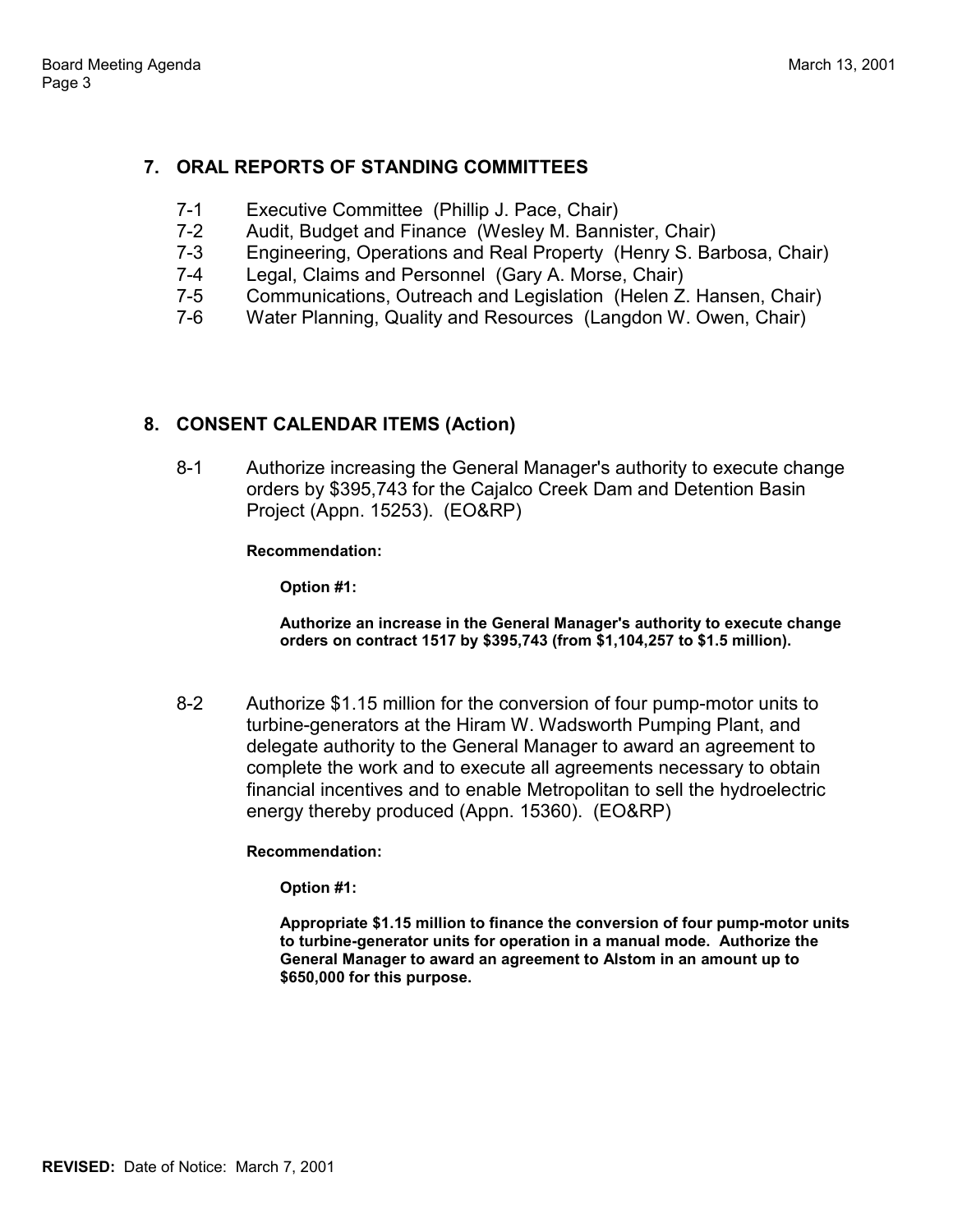8-3 Grant conditional approval for Annexation Nos. 69, 70 and 71 to Calleguas Municipal Water District and Metropolitan, and adopt resolutions of intention to impose water standby charges.

### **Recommendation:**

#### **Option #1:**

**a. Determine that the proposed actions are not subject to CEQA per Sections 15378(b)(5) and 15061(b)(3) of the State CEQA Guidelines;**

**b. Grant conditional approval, as defined in the Metropolitan Water District Administrative Code 3100(b), for Annexation No. 69, concurrently to Calleguas and Metropolitan; conditioned upon receipt in full of annexation charge payment of \$159,973.40 to Metropolitan if subject annexation is completed by December 31, 2001, or, if completed after said date, at the then current annexation charge rate;**

**c. Approve Calleguas' proposed Annexation No. 69 Plan for Implementing Water Use Efficiency Guidelines;**

**d. Adopt the resolution of intention to impose water standby charges within the proposed annexation territory for Annexation No. 69;**

**e. Grant conditional approval, as defined in the Metropolitan Water District Administrative Code 3100(b), for Annexation No. 70, concurrently to Calleguas and Metropolitan; conditioned upon receipt in full of annexation charge payment of \$15,310.80 to Metropolitan if subject annexation is completed by December 31, 2001, or, if completed after said date, at the then current annexation charge rate;**

**f. Approve Calleguas' proposed Annexation No. 70 Plan for Implementing Water Use Efficiency Guidelines;**

**g. Adopt the resolution of intention to impose water standby charges within the proposed annexation territory for Annexation No. 70;**

**h. Grant conditional approval, as defined in the Metropolitan Water District Administrative Code 3100(b), for Annexation No. 71, concurrently to Calleguas and Metropolitan; conditioned upon receipt in full of annexation charge payment of \$17,767.40 to Metropolitan if subject annexation is completed by December 31, 2001, or, if completed after said date, at the then current annexation charge rate;**

**i. Approve Calleguas' proposed Annexation No. 71 Plan for Implementing Water Use Efficiency Guidelines; and**

**j. Adopt the resolution of intention to impose water standby charges within the proposed annexation territory for Annexation No. 71.**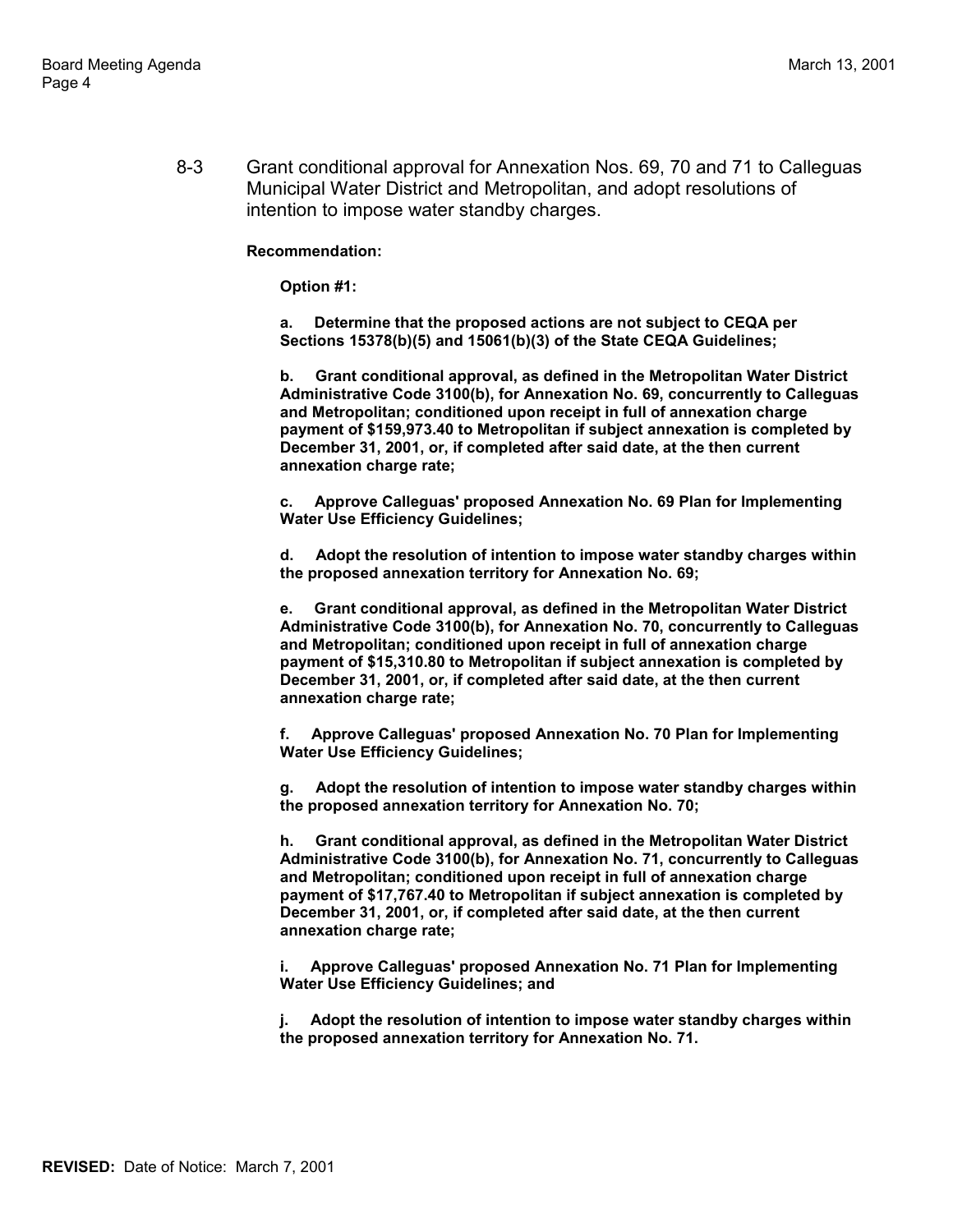8-4 Adopt resolutions for annexation and to impose water standby charges for Annexation No. 68 to Calleguas Municipal Water District and Metropolitan.

**Recommendation:**

**Option #1:**

**a. Certify that the Board has reviewed and considered the information contained in the Mitigated Negative Declaration and Notice of Determination for the project, and adopt the Lead Agency's findings related to the project;**

**b. Adopt resolution granting Calleguas' request for consent of Annexation No. 68, concurrently to Metropolitan and Calleguas, by establishing Metropolitan's terms and conditions for this annexation; and**

**c. Adopt the resolution to impose water standby charges at a rate of \$9.58 per acre or per parcel of less than one acre within the proposed annexation.**

- 8-5 Adopt final resolution to amend contract to increase to the Fourth Level of the 1959 Survivor Benefits through the Public Employees' Retirement System. (LC&P) **(To be mailed separately)**
- 8-6 Approve Cesar Chavez's birthday as a recognized Metropolitan holiday and a paid holiday for all regular full-time employees. (LC&P)

#### **Recommendation:**

**Approve Cesar Chavez's birthday as a recognized Metropolitan holiday and a paid holiday to all regular full-time employees, and therefore declare March 30, 2001 (Friday) as the observance of Cesar Chavez's birthday for all employees.**

8-7 Authorize entering into agreements with GeoPentech to perform feasibility investigations of the Chuckwalla Groundwater Basin and Kennedy Jenks/Todd to perform additional aquifer tests in the Hayfield Groundwater Basin. (LC&P, WPQ&R)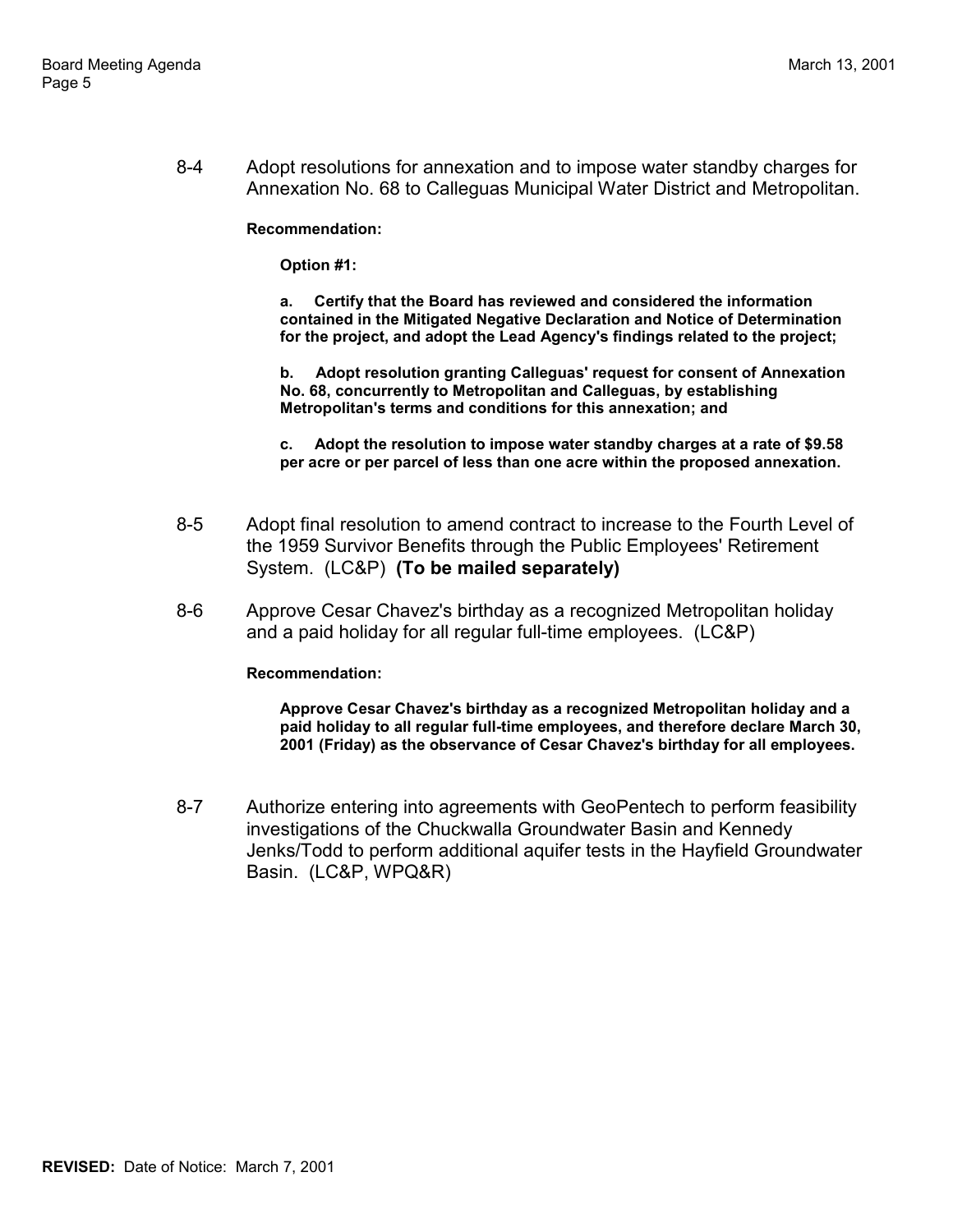**Recommendation:**

**Option #1:**

**Determine that executing an agreement with GeoPentech does not constitute a project under the California Environmental Quality Act (Public Resources Code Section 21065, State CEQA Guidelines Section 15378(a); and**

**Authorize the General Manager to enter into an agreement with GeoPentech when appropriate, in an amount not to exceed \$1,850,000 for consulting services for a feasibility investigation of a groundwater storage program in the Upper Chuckwalla Valley; authorize the General Manager to enter into an agreement with Kennedy Jenks/Todd in an amount not to exceed \$500,000 for consulting services for additional aquifer testing of the Hayfield Groundwater Basin.**

8-8 Authorize payment of the California Municipal Utilities Association Annual Supplemental Assessment of \$10,000 for activities regarding electric restructuring. (Exec.)

**Recommendation:**

**Option #1:**

**Determine that the authorizing of payment is not subject to CEQA per Sections 15378(b)(5) and 15061(b)(3) of the State CEQA Guidelines. Authorize payment of the \$10,000 CMUA supplemental assessment for the electric restructuring activities.**

## **(END OF CONSENT CALENDAR)**

### **9. OTHER BOARD ITEMS (Action)**

9-1 Authorize \$12.6 million for design and construction of chlorine containment and handling facilities at the Robert A. Skinner and Henry J. Mills filtration plants (Appn. 15346). (EO&RP)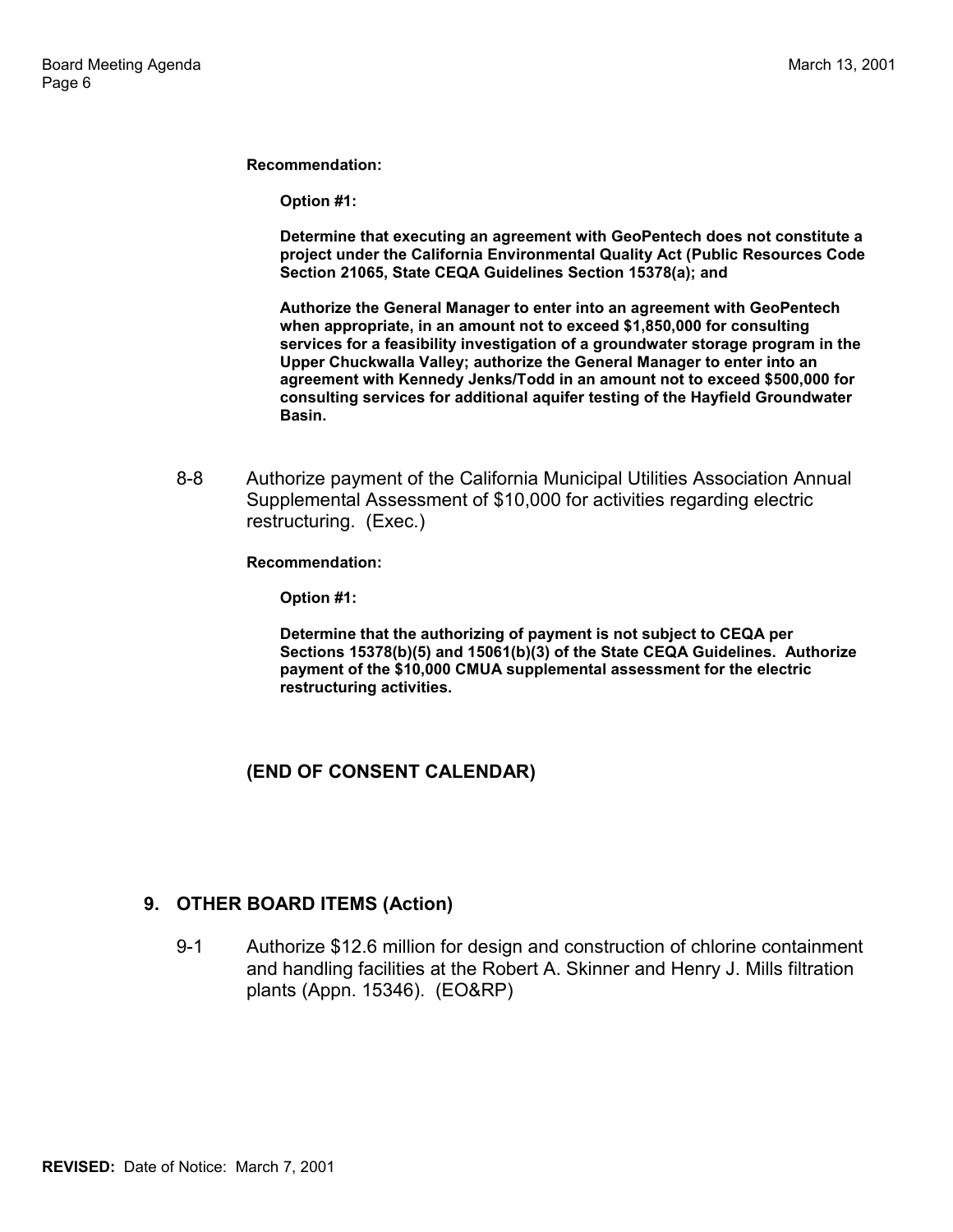**Recommendation:**

**Option #1:**

**a. Determine that pursuant to CEQA, the proposed actions qualify for categorical exemption (Sections 15301, 15302, 15303 and 15311 of the State CEQA Guidelines).**

**b. Appropriate \$12.6 million, authorize the General Manager to have all work performed and delegate to the General Manager the authority to award contracts for the two CIP projects described in the letter:**

- **Construct sodium hypochlorite storage and feed facilities at the Mills plant for post-disinfection and as a standby disinfectant for the new ozone facilities.**
- **Move the existing chlorinators and evaporators out of the Skinner administration building and construct new chlorine process, containment and handling facilities at the Skinner plant.**
- 9-2 Authorization to: (1) proceed with site engineering activities and environmental documentation for the Robert A. Skinner Filtration Plant Improvements Program, and conceptual design for the addition of Module 7, and appropriate \$1.95 million for these purposes (Appn. 15365); and (2) proceed with all necessary right-of-way acquisition and preliminary design for San Diego Pipeline No. 6 (Appn. 15121). (EO&RP)

#### **Recommendation:**

**Option #1:**

**a. Determine that authorizing funds for the preparation of site engineering studies and preparation of environmental documentation for the Skinner Filtration Plant Improvements Program, and the conceptual design for the addition of Module 7 is statutorily exempt under the provisions of the California Environmental Quality Act (CEQA) as feasibility and planning studies (State CEQA Guidelines Section 15262).**

**b. Appropriate \$1.95 million, authorize the General Manager to have all work performed and delegate to the General Manager the authority to award contracts for site engineering studies and environmental documentation for the Skinner Filtration Plant Improvements Program, and conceptual design for the addition of Module 7.**

**c. Determine that the proposed action for the San Diego Pipeline No. 6 has been previously addressed in the certified 1993 FEIR for the San Diego Pipeline No. 6 project.**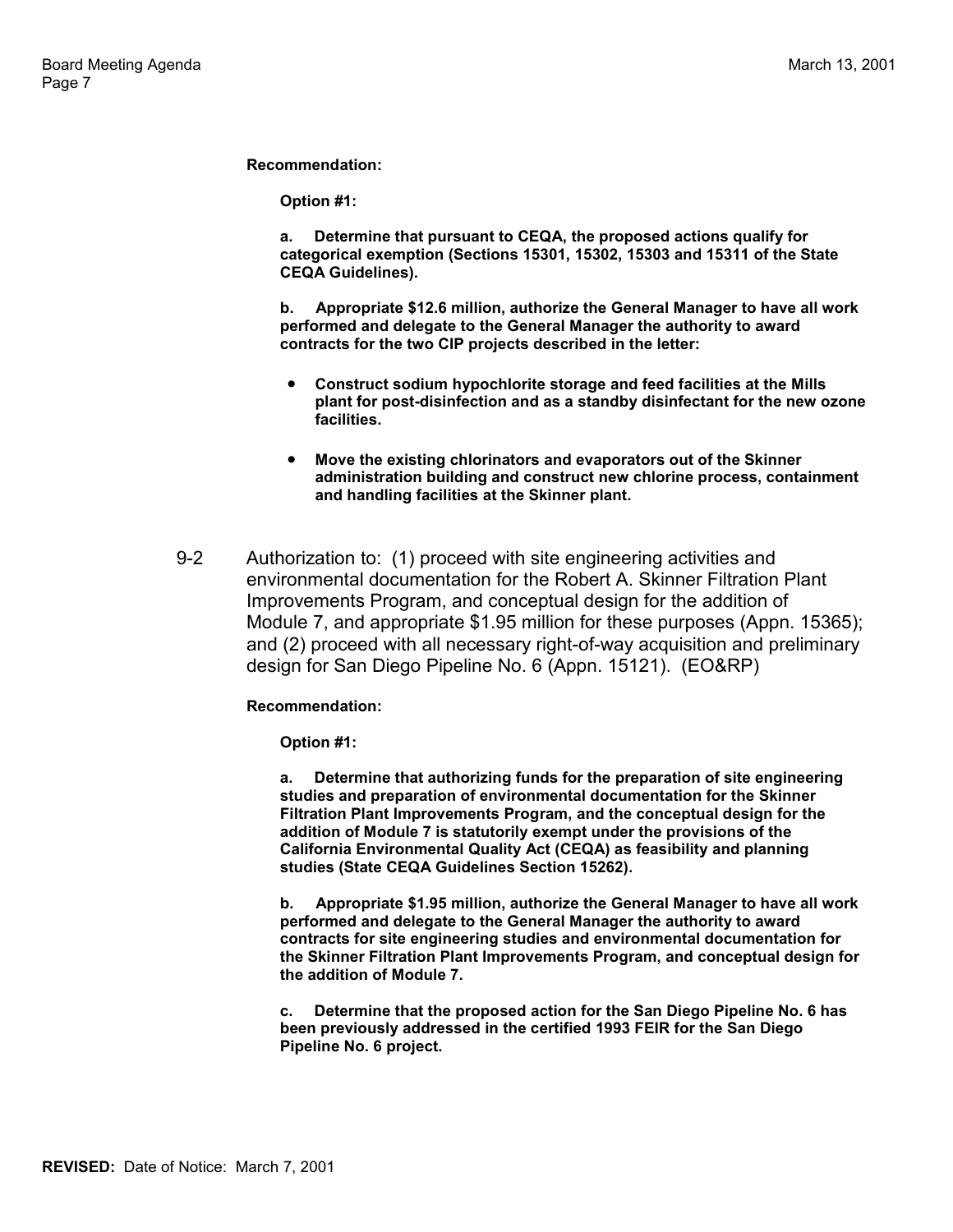**d. Authorize the General Manager to have all work performed for the preliminary design and procurement of necessary rights-of-way, including the authority to award professional services contracts for geotechnical engineering, tunnel design, and environmental documentation for construction of San Diego Pipeline No. 6.**

**This option provides treatment and conveyance capacity to meet the projected demands in the Skinner service area, as well as increased reliability for the Skinner filtration plant.**

9-3 Adopt (1) recommended water rates and charges; and (2) resolutions to impose charges, for fiscal year 2001-2002. (AB&F)

#### **Recommendation:**

**1. Determine that the proposed actions are not subject to California Environmental Quality Act (CEQA) per Sections 15378(b)(2)(4) and 15061(b)(3) of the State CEQA Guidelines. Additionally, find that the resolutions incorporated herein by reference establish that the setting of rates and charges recommended in the letter is exempt from the CEQA by Public Resources Code Section 21080(b)(8) since it is for the purposes of: (a) meeting operating expenses; (b) purchasing or leasing supplies, equipment or materials; (c) meeting financial reserve needs and requirements; and (d) obtaining funds for capital projects necessary to maintain service within existing service areas.**

**2. Adopt the water rates and charges as defined in the letter for fiscal year 2001-02 effective January 1, 2001 as required by Metropolitan Water District Administrative Code Section 4304.**

**3. Approve the following resolutions:**

 **(a) Resolution to fix and adopt the readiness-to-serve (RTS) charge for fiscal year 2001-02 in the form shown as Attachment 3 to the letter.**

 **(b) Resolution of intention to impose a new demand charge (NDC) at the current level and suspend collection of the charge for fiscal year 2001-02 in the form shown as Attachment 4 to the letter.**

9-4 Amendment of contract for legal services with the Law Offices of Charles S. LiMandri, and Gibbs, Giden, Locher & Turner and amendment of contract for expert services with PriceWaterhouseCoopers in Metropolitan Water District v. Hartford Fire Insurance Co., U.S.D.C. Case No. CV 00-10536-GHK (Mcx). (LC&P) **[Conference with legal counsel—existing litigation; to be heard in closed session pursuant to Gov. Code § 54956.9(a)]**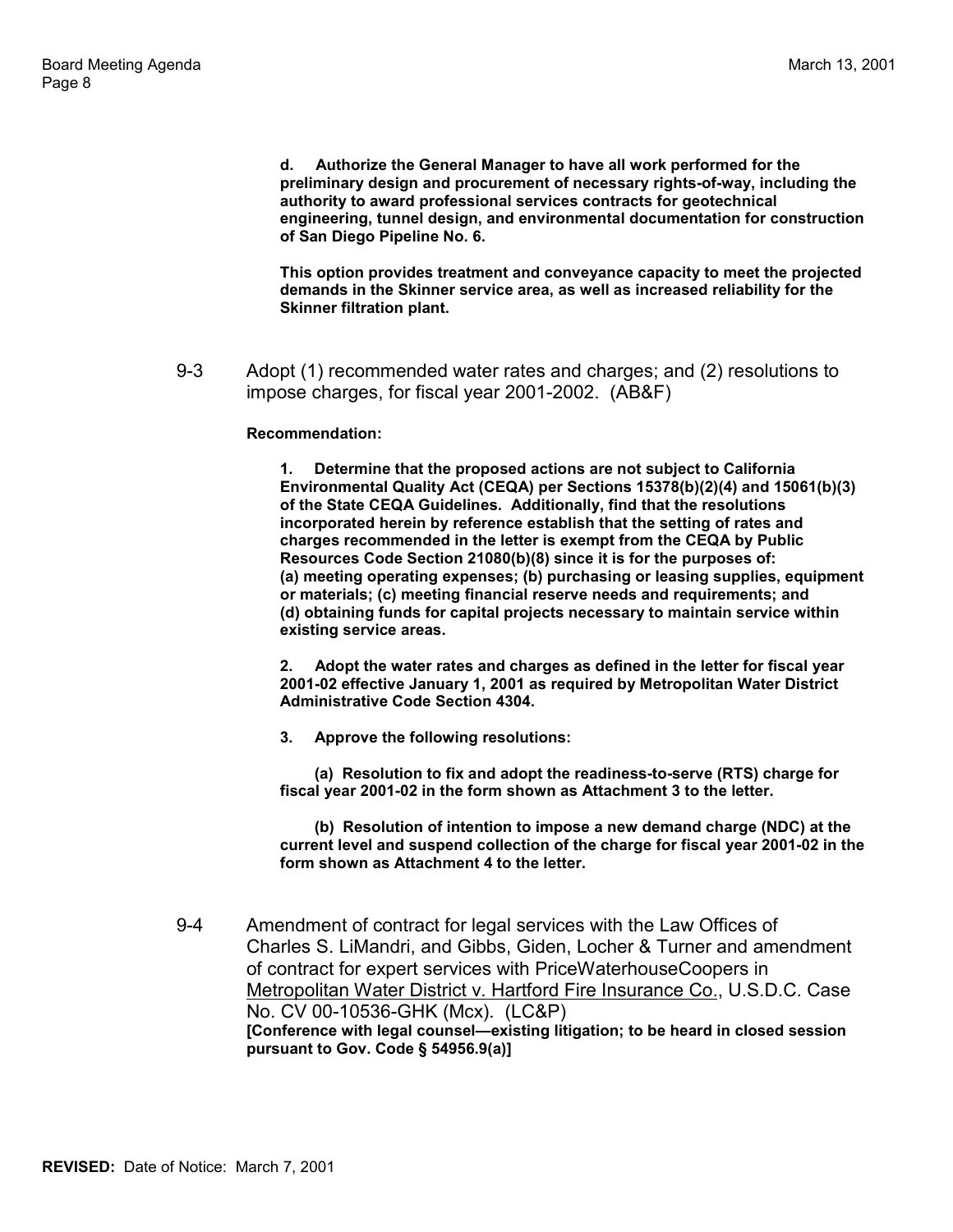- 9-5 Ratify intervention in Natural Resources Defense Council, Inc., et al. v. United States Department of the Interior, et al., United States District Court for the Central District of California, Case No. CV-99-5246 SVW (CTx). (LC&P) **[Conference with legal counsel—initiation of litigation; to be heard in closed session pursuant to Gov. Code § 54956.9(c)]**
- 9-6 Authorize entering into (1) an agreement with San Bernardino Valley Municipal Water District to coordinate the use of facilities and State Water Project supplies, and (2) Principles of Agreement with Kern Delta Water District to proceed with feasibility and environmental studies and final negotiations on a dry-year supply program. (WPQ&R) **(To be mailed separately)**
- 9-8 Authorize entering into an environmental water account agreement with the California Department of Water Resources to purchase water stored in Metropolitan's Semitropic account. (WPQ&R)

**Recommendation:**

**Option #1:**

**Certify that the Board has reviewed and considered the information contained in the Negative Declaration for the project, and adopt the Lead Agency's findings relating to the Negative Declaration. Authorize the General Manager to enter into an EWA Agreement with the Department to purchase water stored in Metropolitan's Semitropic account consistent with the terms set forth in the letter, and in a form approved by the General Counsel.**

- 9-9 Consider position on SB 350 (Alpert) Metropolitan Water District reserve policy. (CO&L) **(To be mailed separately)**
- 9-10 Approval of negotiations with Management and Professional Employees Association on revised terms of Memorandum of Understanding. (LC&P) **(To be distributed at meeting) [Any conference with labor negotiators will be heard in closed session pursuant to Gov. Code § 54957.6. Agency representatives: Joseph E. Tait, Debbie Dillon. Employee organization: Management and Professional Employees Association]**
- **Added** 9-11 Request support for pending legislation to reimburse State Water Project funds for State power purchases. (CO&L)
- **Added** 9-12 Recommend support of Assembly Bill 378 (Calderon Montebello), legislation authorizing regional water quality control boards to contract with water districts for services related to investigation of threatened groundwater pollution. (CO&L)